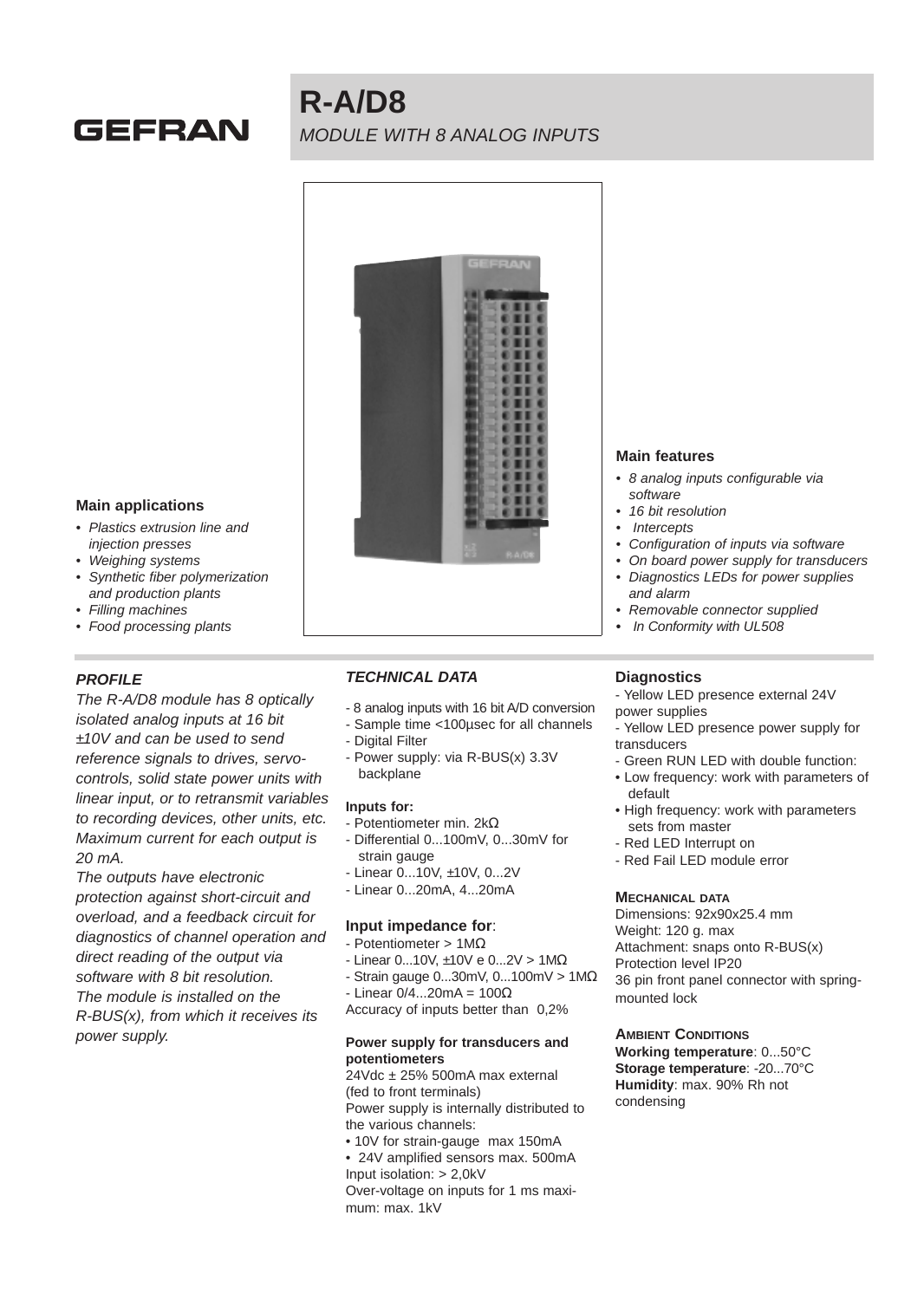## **CONFIGURABILITY OF INPUTS**

|                 | Potentiometer<br>10V power supply<br>on board | Voltage<br>010V | Voltage<br>$-10+10V$ | Voltage<br>02V | Current<br>0/420mA | Amplified<br>sensor | Strain-gauge |
|-----------------|-----------------------------------------------|-----------------|----------------------|----------------|--------------------|---------------------|--------------|
| CH <sub>1</sub> | X                                             | X               |                      |                |                    | X                   | X            |
| CH <sub>2</sub> | X                                             | X               |                      |                |                    | X                   | X            |
| CH <sub>3</sub> | X                                             | X               | X                    |                |                    | X                   |              |
| CH <sub>4</sub> | X                                             | X               | X                    |                |                    | X                   |              |
| CH <sub>5</sub> | X                                             | X               |                      | X              | X                  | X                   |              |
| CH <sub>6</sub> | X                                             | X               |                      | X              | X                  | X                   |              |
| CH <sub>7</sub> | X                                             | X               |                      | X              | X                  | X                   |              |
| CH <sub>8</sub> | X                                             | X               |                      | X              | X                  | X                   |              |

### **INSTALLATION AND CONNECTIONS**

**Power supplies** : 24Vdc ± 25% 500mA max.: Use unipolar cable 0.5mm<sup>2</sup>. Do not attach lug.

#### **Field inputs:**

.

Linear 0-10V ±10V 0-2V 0/4-20mA use 2 pin shielded cable with 0.5 mm max. cross-section. Do not attach lug. Connect shielding directly to the grounding rod and as close as possible to the module.

Potentiometer, use 3 pin shielded cable with 0.5 mm max. cross-section. Do not attach lug. Connect shielding directly to the grounding rod and as close as possible to the module.

Amplified sensors: use 2 or 3 pin shielded cable with 0.5 mm max. cross-section. Do not attach lug. Connect shielding directly to the grounding rod and as close as possible to the module.

Strain-gauge: use 4 or 6 pin shielded cable with 0.5 mm max. cross-section. Do not attach lug. Connect shielding directly to the grounding rod and as close as possible to the module. To calibrate the transducer, use calibration cables outside the module

**Any shielding must be secured near the module on the shielding rod (see appendix) or directly on the plate**.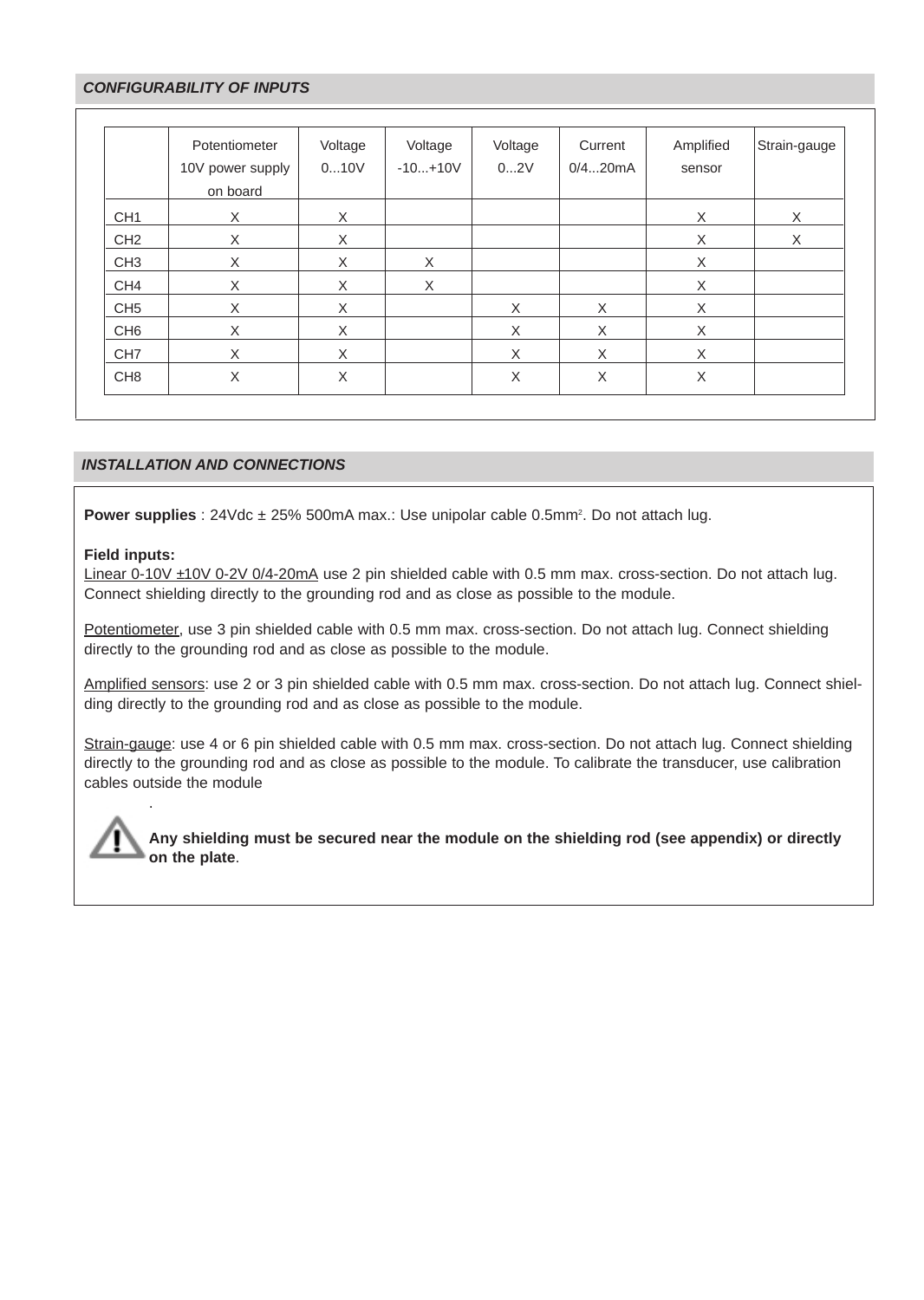## **INSTALLATION AND CONNECTIONS**



Vp = Supply for potentiometer

Vs = Supply for strain gauge